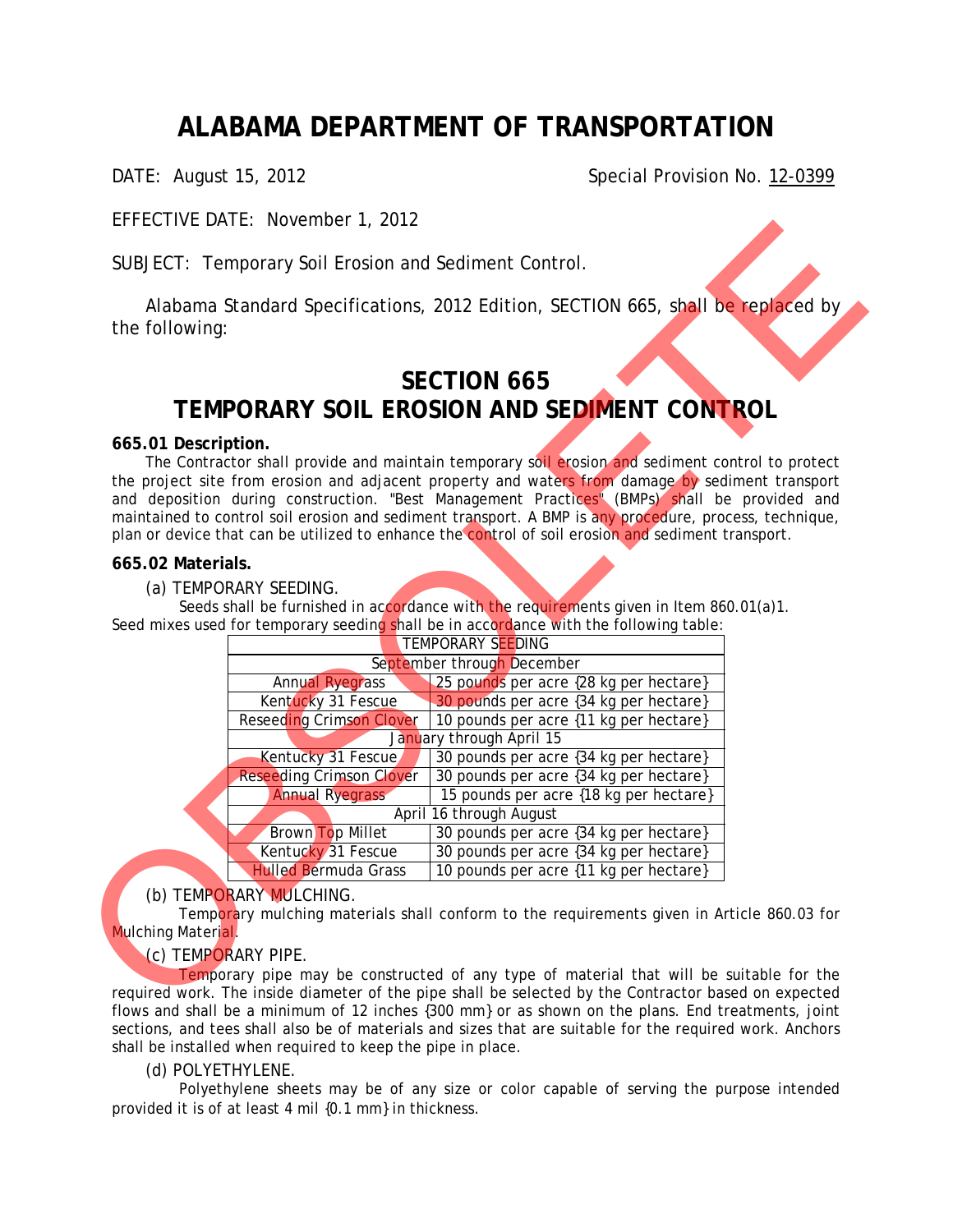#### (e) TEMPORARY COARSE AGGREGATE.

 Temporary coarse aggregate shall be either stone or concrete from the demolition of structures on the Right of Way.

 Stone aggregate for stabilized construction entrances shall meet the requirements for ALDOT Number 1 coarse aggregate given in Section 801. Concrete from the demolition of structures shall meet the gradation requirements for ALDOT Number 1 coarse aggregate given in Section 801. Reinforcing steel shall be removed from the concrete used for temporary coarse aggregate.

Stone aggregate for other erosion and sediment control purposes shall be the size shown on the plans and shall meet the requirements given in Section 801.

#### (f) TEMPORARY RIPRAP.

Unless shown otherwise on the plans, temporary riprap shall be either stone or concrete from the demolition of structures on the Right of Way. Stone riprap shall meet the requirements for Class 2 riprap given in Section 814. Concrete from the demolition of structures shall meet the size and weight requirements given for Class 2 riprap in Section 814. Reinforcing steel shall be cut flush with the surfaces of the demolished concrete. The geotextile underlayment and choker shall meet the material requirements of Section 610.

(g) HAY BALES.

Bales may be either hay or straw containing 5 cubic feet  $\{0.14 \text{ m}\}$  of material and having a weight {mass} of not less than 35 pounds {16 kg} with a minimum length of 3 feet {0.9 m}.

(h) SAND BAGS.

Bags may be cotton, burlap, woven polypropylene, polyethylene, polyamide fabric or other material that will adequately confine the aggregate content for the duration of the use of the bag. Bags shall be filled with sand, limestone screenings or aggregate that is smaller than ALDOT #78. Fill material shall be selected by the Contractor based on the required bag application. Each filled bag shall have minimum dimensions of 18" x 12" x 3"  $\{450 \text{ mm} \times 305 \text{ mm} \times 75 \text{ mm}\}$  and shall have a minimum weight {mass} of 30 pounds  $\{13 \text{ kg}\}.$ 

(i) SILT FENCE.

 Silt fence shall be a geotextile filter supported between posts with a wire mesh backing as shown on the plans. Posts shall be strong enough to provide and retain the fence configuration shown on the plans while being subjected to loading of silt, water and debris.

 Silt fence shall meet the requirements given in Section 810 and AASHTO M 288 as supplemented by the following requirements:

- The support backing for the geotextile shall be 14 gage steel wire mesh. The vertical spacing of the wire in the mesh shall be  $6 \{150 \text{ mm}\}\$  inches. The minimum horizontal spacing of the wires shall be 6 inches  $\{150 \text{ mm}\}\$  and the maximum horizontal spacing shall be 12 inches  $\{300 \text{ mm}\}\$ .

The geotextile filter shall be either a non-woven geotextile or a woven geotextile composed of monofilament yarns.

 A list of geotextile materials acceptable for use in this application (List II-3 "GEOTEXTILES") is given in the ALDOT manual titled "Materials, Sources, and Devices with Special Acceptance Requirements".

#### (j) WATTLES.

 A wattle shall be a tubular shaped product specifically manufactured for erosion and sediment control. Biodegradable wattles shall be manufactured using interwoven biodegradable plant material such as straw, coir, or wood shavings in biodegradable or photodegradable netting that is of sufficient strength to resist damage during handling, installation and use. Wattles manufactured using non-biodegradable materials shall be completely removed from the project when no longer required or useful. Disposal shall be in accordance with recommendations from the wattle manufacturer. stoci shall be removed from the concrete used for temporary costs with a like size shown on<br>the plane and shall meet the requirements given in Section 801.<br>
Unter Solem and Section 801 and the requirements given in Sectio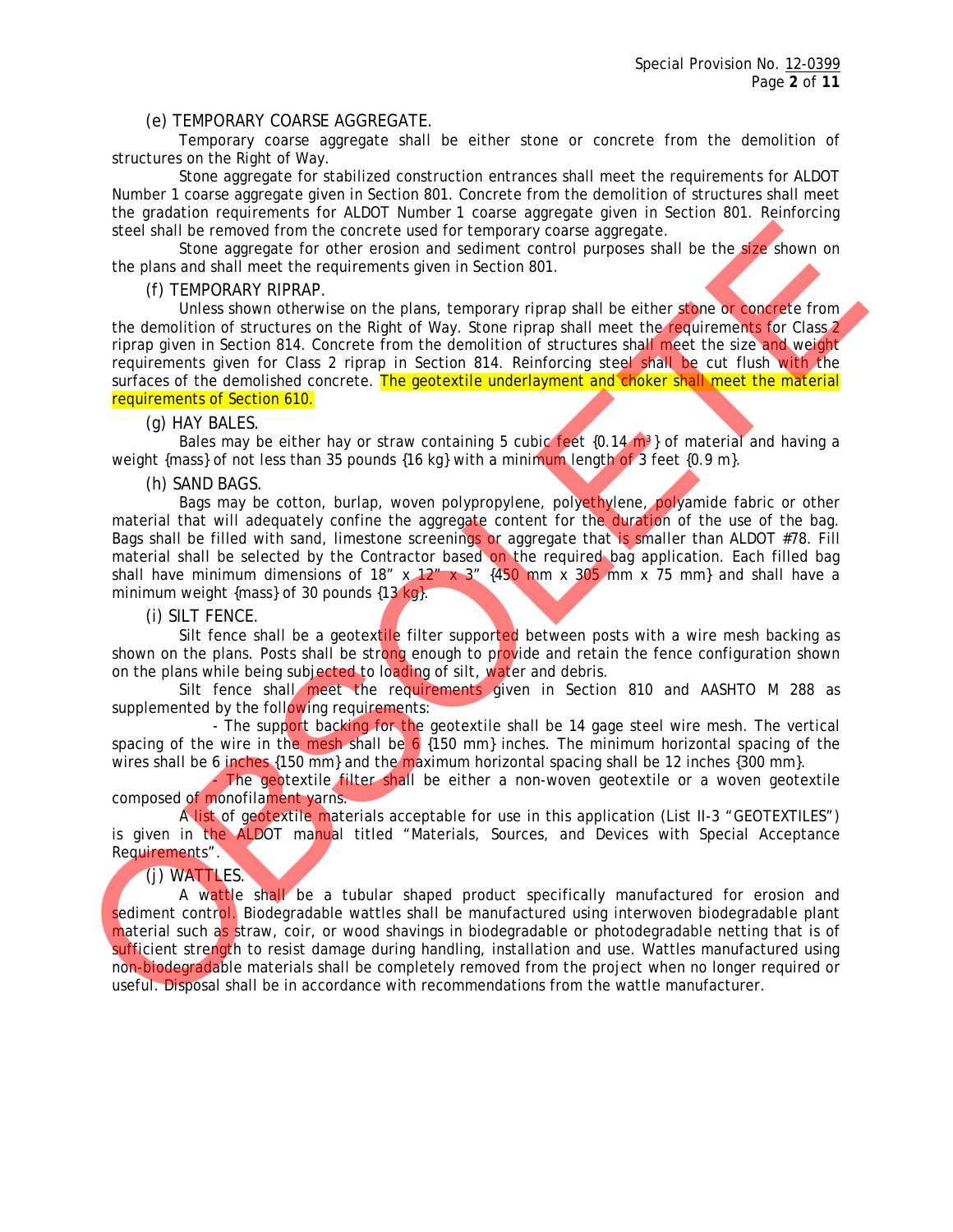The required minimum diameter of the wattle shall be determined based upon its intended application and shall be as follows unless shown otherwise on the plans. When installed for the purposes of slowing sheet flow or by interrupting the lengths of longer slopes (slopes longer than 50 feet {15 m}), the minimum diameter of the wattle shall be 9 inches {230 mm}. For all other applications including perimeter sediment barriers the minimum diameter of the wattle shall be 20 inches {500 mm}. Wattles of smaller than required diameter may be provided as a stacked installation in accordance with manufacturer recommendations for stacking if the total height of the installation is at least 20 inches {500 mm}. The diameter or height will be verified by measuring the wattle after installation. Wattles installed in a ditch check application shall have a geotextile underlayment which shall meet the material requirements of Section 610.

 A list of acceptable manufactured wattle products (LIST II-24 "TEMPORARY EROSION AND SEDIMENT CONTROL PRODUCTS") is given in the ALDOT manual titled "Materials, Sources, and Devices with Special Acceptance Requirements".

## (k) SILT DIKES.

Silt dikes shall be a triangular shaped cross section with a height of at least 8" {200 mm} in the center with equal length sides and a 16" to 20"  $\{400 \text{ mm} \}$  to 500 mm) base. The triangular shape shall be urethane foam. The outer cover shall be a woven geotextile fabric placed around the urethane foam. The geotextile shall also extend beyond both sides of the triangle at least 2 feet {600 mm}. Dikes shall be attached to the ground with wire staples in accordance with the silt dike manufacturer's recommendations**.**  In a occident the manufactured recommendations for stacking if the total helpin of the installation is<br>the latter and the manufacture recommendations for stacking it in the installation is<br>the planetary of the manufacture

## (l) BRUSH BARRIER.

 Brush Barriers shall be constructed of selected brush, limbs and small trees from the clearing operations. The *geotextile underlayment and choker* shall meet the material requirements of Section 610.

## (m) MANUFACTURED INLET PROTECTION DEVICE.

Manufactured Inlet Protection Devices shall be provided in accordance with requirements shown on the plans. Manufactured inlet protection devices shall consist of filter fabric held in place by a rigid frame. The frame shall be strong enough to support the stormwater flow and weight of any sediment that accumulates on the filter. The manufactured inlet protection device shall have an overflow feature to allow the passage of water during high flow conditions. The filter fabric shall have the following properties:

- Minimum Tensile Strength (Machine Direction) of 80 pounds {355 Newtons} (ASTM D 4632);

- Minimum Permittivity of  $0.05$  sec<sup>-1</sup> (ASTM D 4491);

- Maximum Apparent Opening Size of US Std #30 sieve {0.60 mm} (ASTM D 4751);
- Minimum UV Stability of 70% (ASTM D 4355 at 500 hours).

 A list of acceptable manufactured inlet protection devices (LIST II-24 "TEMPORARY EROSION AND SEDIMENT CONTROL PRODUCTS") is given in the ALDOT manual titled "Materials, Sources, and Devices with Special Acceptance Requirements".

(n) FLOATING BASIN BOOM.

Floating basin booms shall consist of a reinforced fabric attached on the upper side to floatation members and ballasted on the lower side with chains or weights to form a bottom-tensioned floating curtain boom. Floating basin booms shall be devices manufactured specifically for use in containing sediment suspended in water.

All materials used in the floating basin boom shall comply with the requirements shown on the plan details and the manufacturer's recommendations for the intended application.

 The floatation members shall be made of foam with a minimum diameter of 6 inches {150 mm} or as shown on the plans. The skirt depth below the foam floatation shall be a minimum of 5 feet {1.5 meters} or as shown on the plans. The ballast shall be galvanized proof coil chains or other acceptable weights capable of retaining the skirt in a vertical position. The boom shall be Yellow or International Orange in color.

 Anchors capable of holding the floating basin boom in place shall be made of a material recommended by the manufacturer.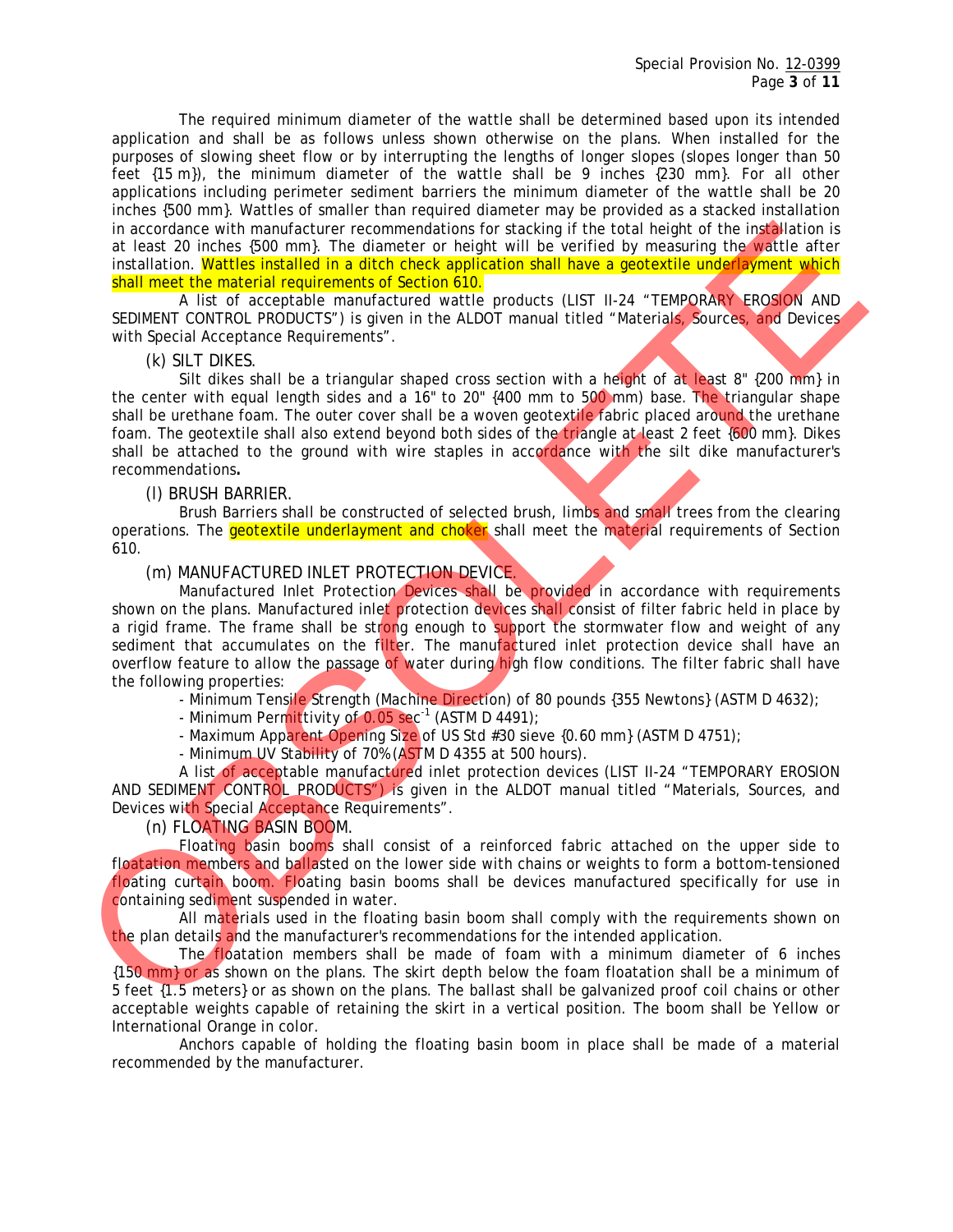#### (o) SEDIMENTATION BASINS.

 Components of sedimentation basins shall meet the requirements shown on the plans. Materials for the construction of the sedimentation basins shall be selected from the lists in the Department's "Materials, Sources and Devices with Special Acceptance Requirements" if lists are available for the materials. If lists are not available, materials shall be provided in accordance with all applicable Department specifications and shall be of a quality that enables the sedimentation basin to function as intended for the duration of the need of the sedimentation basin.

 The Contractor shall submit a description of all of the materials proposed for the construction of the sedimentation basins. The proposed list of materials shall be submitted with the submittal of the Stormwater Management Plan (SWMP) that is described in Subarticle 108.04(b).

## (p) FLOCCULANT.

The type of Flocculant that is furnished shall be the type that is manufactured for use in controlling erosion and sediment. Flocculant shall be in the form of blocks, powder, or sock sets as shown to be required on the plans. With the exception of sock sets, the exact chemical makeup of the Flocculant shall be selected by the manufacturer based on testing of the soil and potential sediment at the site of construction. Flocculant placement and application rates shown on the plans shall be verified by the Flocculant manufacturer to be effective for the type of soil and sedementation that must be controlled. Three copies of the documentation of the effectiveness of the Flocculant and of the manufacturer's testing shall be submitted as an attachment to the Stormwater Management Plan that is described in Subarticle 108.04(b). trunction is introduction to the notice of the significant of the control of the material to the significant of the control of the significant of the significant of the significant of the significant of the significant of

 A list of acceptable flocculants (LIST II-24 "TEMPORARY EROSION AND SEDIMENT CONTROL PRODUCTS") is given in the ALDOT manual titled "Materials, Sources, and Devices with Special Acceptance Requirements".

## (q) FLOW BAFFLES.

Flow Baffles shall be a rolled erosion control product supported between posts with a wire mesh backing as shown on the plans. The posts and wire mesh shall meet the same requirements as given for silt fence. The rolled erosion control product shall consist of 100 % coconut (coir) fibers and meet the following requirements:

- Minimum Weight of 20 ounces per square yard {678 grams per square meter} (ASTM D 5261);

- Open Area of 50% as determined by physical measurement.

 A list of materials acceptable for use in this application (List II-24 "TEMPORARY EROSION AND SEDIMENT CONTROL PRODUCTS") is given in the ALDOT manual titled "Materials, Sources, and Devices with Special Acceptance Requirements"

#### (r) BASIN DEWATERING DEVICES.

Basin Dewatering Devices shall be a product or structure that withdraws water from the surface of the basin and meets the requirements that are shown on the plans.

#### (s) CONTRACTOR RETAINED TURBIDIMETERS.

 Turbidimeters shall be a device capable of measuring the nephelometric turbidity units (NTU) of construction stormwater that meets the following requirements:

- Portable waterproof device that meets USEPA Method 180.1 with a 0-1000 NTU range;

- Sample Tubes, Calibration Kit, and Protective Carrying Case;

- Rechargeable Battery, USB Interface, Cable, and Computer Software.

 A list of equipment acceptable for use in this application (List II-24 "TEMPORARY EROSION AND SEDIMENT CONTROL PRODUCTS") is given in the ALDOT manual titled "Materials, Sources, and Devices with Special Acceptance Requirements".

## **665.03 Construction Requirements.**

(a) EROSION CONTROL AND RUNOFF CONVEYANCE.

- 1. TEMPORARY SEEDING AND MULCHING.
	- **a. Inspection to Evaluate Temporary Stabilization.**

 The project shall be inspected in accordance with the requirements given in Item 107.21(d)2. Areas of the project not undergoing active construction shall be evaluated for temporary stabilization requirements.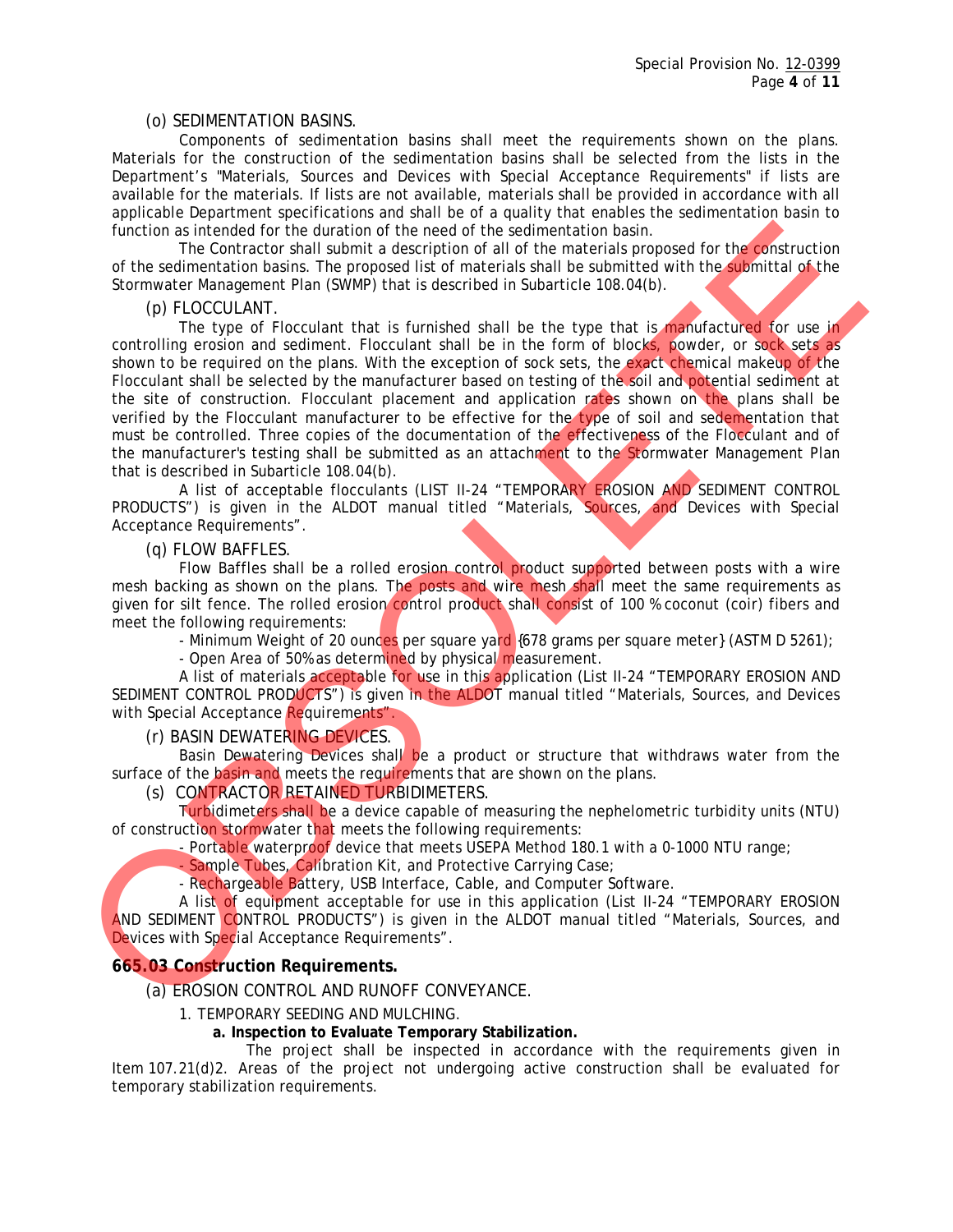#### **b. Temporary Mulching Only.**

 At locations where final grading should be completed within 60 calendar days, all bare ground shall be stabilized with temporary mulching applied by either hydraulic or conventional methods at a rate of no less than 3.0 tons per acre.

#### **c. Temporary Seeding and Mulching.**

 At locations where final grading will not be completed within 60 calendar days, all bare ground shall be stabilized with temporary seeding and mulching.

 Ground preparation will not be required for temporary seeding and temporary mulching except as follows. Areas to be seeded temporarily shall be left in a rough graded condition. Areas that are smooth or hard shall be lightly scarified with scarifying teeth or some other acceptable method, running perpendicular to the direction of water flow. The intent of this scarifying is to obtain a rough area to hold seed and prevent the formation of rills and gulleys. Areas where sight distances must be maintained shall be bladed smooth. All debris in these areas shall be removed to allow. mowing.

 Application of 1000 pounds {1120 kg} of 8-8-8 fertilizer per acre {hectare} shall be applied by either hydraulic or conventional methods. Seeding and mulching shall also be applied by either hydraulic or conventional methods at a rate of no less than 2.0 tons per acre, separately or concurrently with fertilizer.

## **d. Anchoring of Temporary Mulching near Traffic and Streams.**

 Temporary mulch within 10 feet {3 meters} of traffic or live streams shall be anchored by either crimping, the application of a tackifier adhesive, or the installation of a mulch control netting in accordance with the requirements given in Section 656.

#### **e. Acceptance of Temporary Seeding and Mulching.**

Full payment for Temporary Mulching will be made after application of the mulch in accordance with the requirements given in Section 656. Payment for Temporary Seeding will be made in full upon satisfactory application. Acceptance of the Temporary Seeding item requires a cover of living plants capable of effectively preventing soil erosion until such time that permanent soil erosion prevention measures can be installed.

#### 2. POLYETHELENE.

Polyethylene sheets shall be placed to eliminate soil erosion on the surfaces of slopes, berms, ditches, and at other locations shown on the plans, accepted SWMP, or as directed by the Engineer. The sheets shall be installed flat and securely anchored to the ground after the ground has been cleared of all objects that may tear the sheets. Upstream sheets shall overlap downstream sheets a minimum of 6 inches {150 mm}. Anchors are considered incidental to this work.

## 3. TEMPORARY EARTH BERMS.

 Temporary earth berms shall be constructed at the top of cut or fill sections and at other locations where the diversion of water is required. Stream diversion is addressed in Sections 107 and 524. Temporary earth berms shall be constructed at locations shown on the plans, the approved SWMP or as directed by the Engineer. Temporary earth berms may be plated with polyethylene or aggregate. The height of the berms shall be a minimum of 2 feet {600 mm} after compaction. The width of the top of the berm shall be 2 feet {600 mm} with 2:1 side slopes. The construction of berms is encouraged and berms of a very temporary nature may be constructed by the windrowing of material. There will be no direct payment for berms not meeting requirements given in this Section and the requirements shown in the plans. If Pay Item 665-T is not included in the contract, the cost of constructing Temporary Earth Berms will be considered incidental to the grading operation. bare ground shall be stabilized with temporary selection and multiple in the proportional cocot is follow. Accos to be society and be the stabilized multiple occurs in the stabilized multiple occurs in the stabilized mult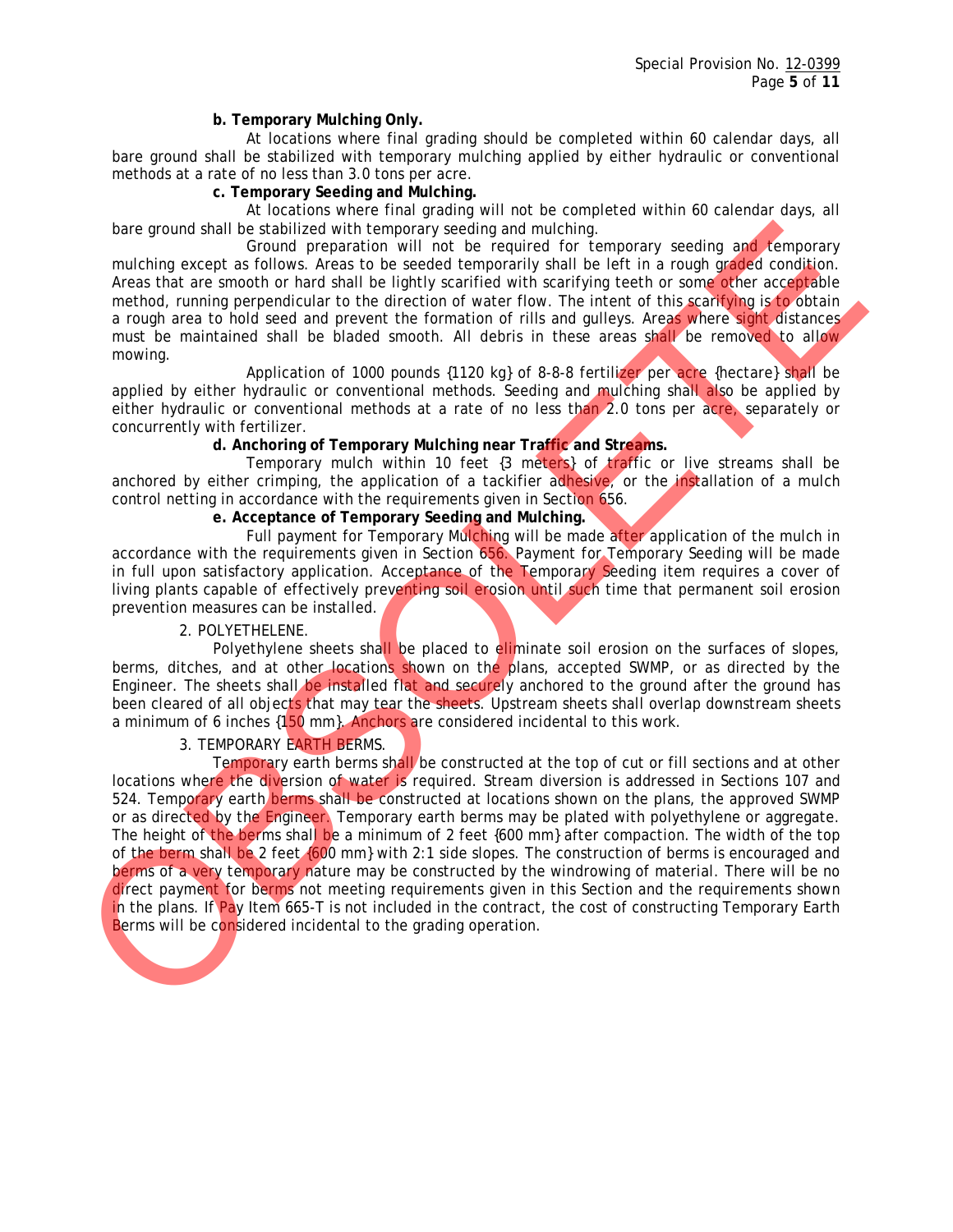#### 4. TEMPORARY PIPE.

 Temporary Pipe shall be sized to carry the anticipated volumes of flow and shall be installed as permitted by the Engineer or as shown on the plans. The length shall be as determined by the Engineer. Temporary pipes may be placed without the bedding requirements required for the installation of permanent pipe. Pipes shall be securely anchored. Any required tees or joint sections are considered incidental to the work. End treatments shall be installed in a manner to allow the pipe to function effectively.

#### 5. STABILIZED CONSTRUCTION ENTRANCE.

Stabilized construction entrances shall be constructed of materials, at the locations, and to the dimensions shown on the plans, as modified in the accepted SWMP or as directed by the Engineer. The Contractor shall be responsible for maintaining the construction entrance to prevent sediment tracking.

## 6. DUST CONTROL.

The contractor shall prevent visible dust from leaving the project site by effective means as approved and directed by the Engineer. Dust control shall be considered ineffective where dust creates a potentially unsafe condition, public nuisance or condition endangering the value, utility or appearance of any property.

## 7. SLOPE TRACKING.

Slope tracking or the surface roughening of slopes shall be accomplished by the walking of tracked equipment upslope and downslope (not along the slope) over the entire erodible area. Slope tracking shall be performed on slopes that are 4:1 or steeper and longer than 20 feet. Slope tracking shall be performed immediately after the final shaping of the slope.

## (b) SEDIMENT CONTROL.

## 1. PLACEMENT OF SEDIMENT CONTROL BMPS IN STREAMS.

Sediment control BMPs shall not be placed in a live stream for the purpose of capturing upland sediment. Additionally, no live stream shall be dammed or ponded for the purpose of water access and usage. Secondary sediment control BMPs in the form of Floating Basin Booms may be placed in live streams parallel to the flow along the bank only as shown in the plans or at the direction of the Engineer.

#### 2. DITCH CHECKS.

 Ditch checks shall be constructed at locations shown on the plans, the accepted SWMP or as directed by the Engineer. Materials and products used to construct ditch checks may include sand bags, hay bales, wattles with geotextile, silt fence, silt dikes, or rock with geotextile. The materials used shall be installed in accordance with the requirements given in this Section, the requirements shown on the plans and the manufacturer's recommendations for manufactured products.

## 3. SEDIMENT BARRIERS.

 Sediment barriers shall be constructed at the locations shown on the plans, the accepted SWMP or where directed by the Engineer to intercept sheet flow runoff and to treat concrete washout wastewater. Sediment barriers utilized for sediment control adjacent to the construction limits or a live steam shall be installed prior to beginning any grubbing work in the contributing drainage area. Types of sediment barrier may include silt fence, hay bales, sand bags, silt dikes or wattles. The materials used shall be installed in accordance with the requirements given in this Section, the requirements shown on the plans and the manufacturer's recommendations for manufactured products. to function frechology. B. The means of the statistical constrained means and the constrained mean of the statistical constrained mean of the mean of the mean of the mean of the mean of the mean of the mean of the mean of

## 4. BRUSH BARRIERS.

 Brush barriers shall be constructed at the locations shown on the plans, the approved SWMP or where directed or permitted by the Engineer. Brush barriers may be constructed in rural areas where natural ground is sloping away from the project. Brush barriers shall be compacted to a relatively dense barrier with uniform heights of between 3 and 5 feet and base widths of between 5 and 10 feet {between 1.5 m and 3.0 m} perpendicular to the flow. Geotextile underlayment and choker shall be securely attached to the faces of brush barriers. These barriers shall be removed when no longer needed unless otherwise directed by the Engineer.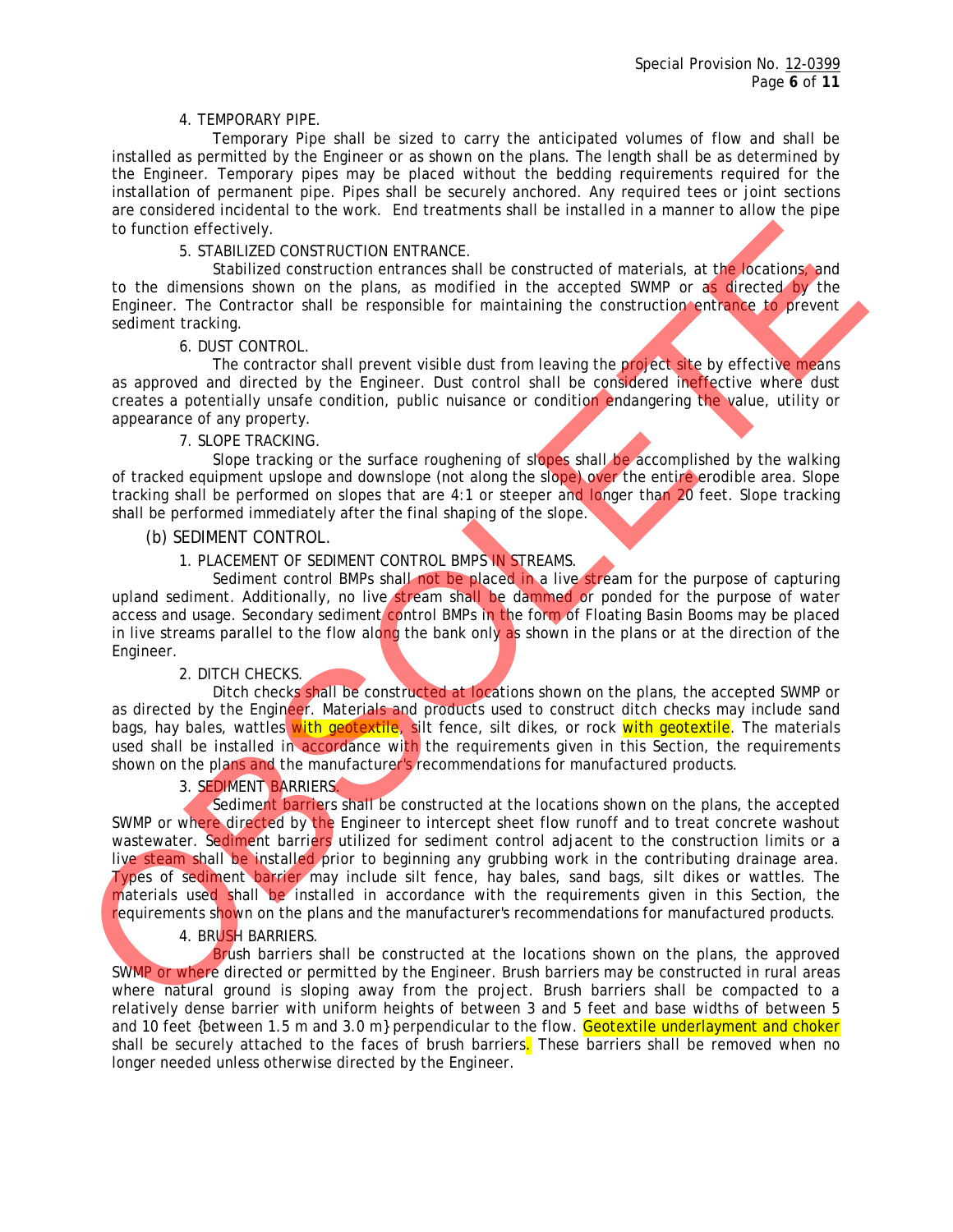#### 5. INLET PROTECTION.

 Inlet protection shall be installed at locations and in accordance with requirements shown on the plans for the appropriate stages of construction or as directed by the Engineer. Approved manufactured products shall be installed as per manufacturer's recommendations. Site constructed protection may include wattles, silt fence, sand bags, drainage sumps or other practices shown on the plans or directed by the Engineer. In no case will in-structure protection be allowed.

Stage 1 Inlet Protection shall be installed after the outflow drainage has been installed and prior to the construction of the inlet. Stage 1 Inlet Protection shall be ditch checks and/or sediment barriers and shall allow sufficient access to continue inlet construction.

Stage 2 Inlet Protection shall be installed after the inlet is constructed and prior to backfilling. Stage 2 Inlet Protection shall be a sediment barrier. Hay bales are not acceptable for use during this stage of inlet construction.

Stage 3 Protection is required after inlets are completed through grate installation and prior to complete stabilization of the area surrounding the inlet. Stage 3 Inlet Protection for drop inlets shall be in accordance with requirements and details shown on the plans. Stage 3 Inlet Protection shall be a manufactured inlet protection device or constructed with coarse aggregate, wattles or sand bags. Hay bales are not acceptable for use during this stage of inlet construction.

 Stage 4 Inlet Protection for drop inlets shall be in accordance with requirements shown on the plans. Stage 4 Inlet Protection shall be a manufactured inlet protection device or constructed with hay bales, wattles or sandbags stacked at least three bags high. Hay bales, sand bags and wattles shall be used as a barrier along the perimeter of the slope paved apron as shown on the plans for a minimum distance of 20 feet  $\{6.1 \text{ m}\}\$ . If impervious surfaces extend beyond 20 feet  $\{6.1 \text{ m}\}\$ , sand bags shall be used as a barrier across the surface 20 feet {6.1 m} from the inlet. Stage 4 Protection will only be required where there is surrounding impervious surfaces that may receive sediment laden runoff. and print to the construction shall be installed after the outflow drained particles are soleny intelled after the soleny and print to the construction and Hall allow stress and solen that is stress and solen that is stre

All inlet protection installations shall be constructed to ensure that runoff does not bypass the inlet. Components of inlet protection may be reused on future installations provided the condition meets the material requirements given in this Section.

#### 6. OUTLET PROTECTION.

Outlet protection required by the plans or directed by the Engineer shall be installed in accordance with the details shown on the plans as soon as practicable after the completion of the drainage structures.

#### 7. DRAINAGE SUMPS.

 Temporary drainage sumps shall be constructed as shown on the plans and in locations directed or permitted by the Engineer using the Erosion and Sediment Control Plan (ESCP) as guidance for the location. In general, the shape should be rectangular at the surface with the longer dimension parallel to the flow of water. The minimum volume shall be that shown on the plans. Sumps may be constructed with larger volumes as directed and permitted by the Engineer.

 Construction of the sumps shall be accomplished by methods and equipment suitable for the purpose and acceptable to the Engineer. The sump may be supplemented by the use of a ditch check, temporary pipe, polyethylene or other temporary items shown on the plans or approved by the Engineer.

When the sump is deemed of no further use, it shall be backfilled with suitable material and compacted as directed and the area dressed and shaped to blend with the adjacent natural ground.

#### 8. SEDIMENTATION BASINS.

Sedimentation basins shall be constructed in accordance with the details shown on the plans and at the locations shown on the plans or as directed by the Engineer. Sedimentation basins shall be constructed prior to beginning grading operations in the contributing drainage area. Where sedimentation basins are to be constructed in locations where permanent ditches are required, the required ditch lines and grades shall be utilized for the construction of the sedimentation basins. During removal of the sedimentation basin, aggregate used to construct the sedimentation basin may remain in the ditch as a permanent lining. Sedimentation basins are designed to allow the removal of sediment and turbidity from stormwater runoff by the flocculation and settlement of suspended particles. The removal of sediment and turbidity shall be accomplished by the retention of stormwater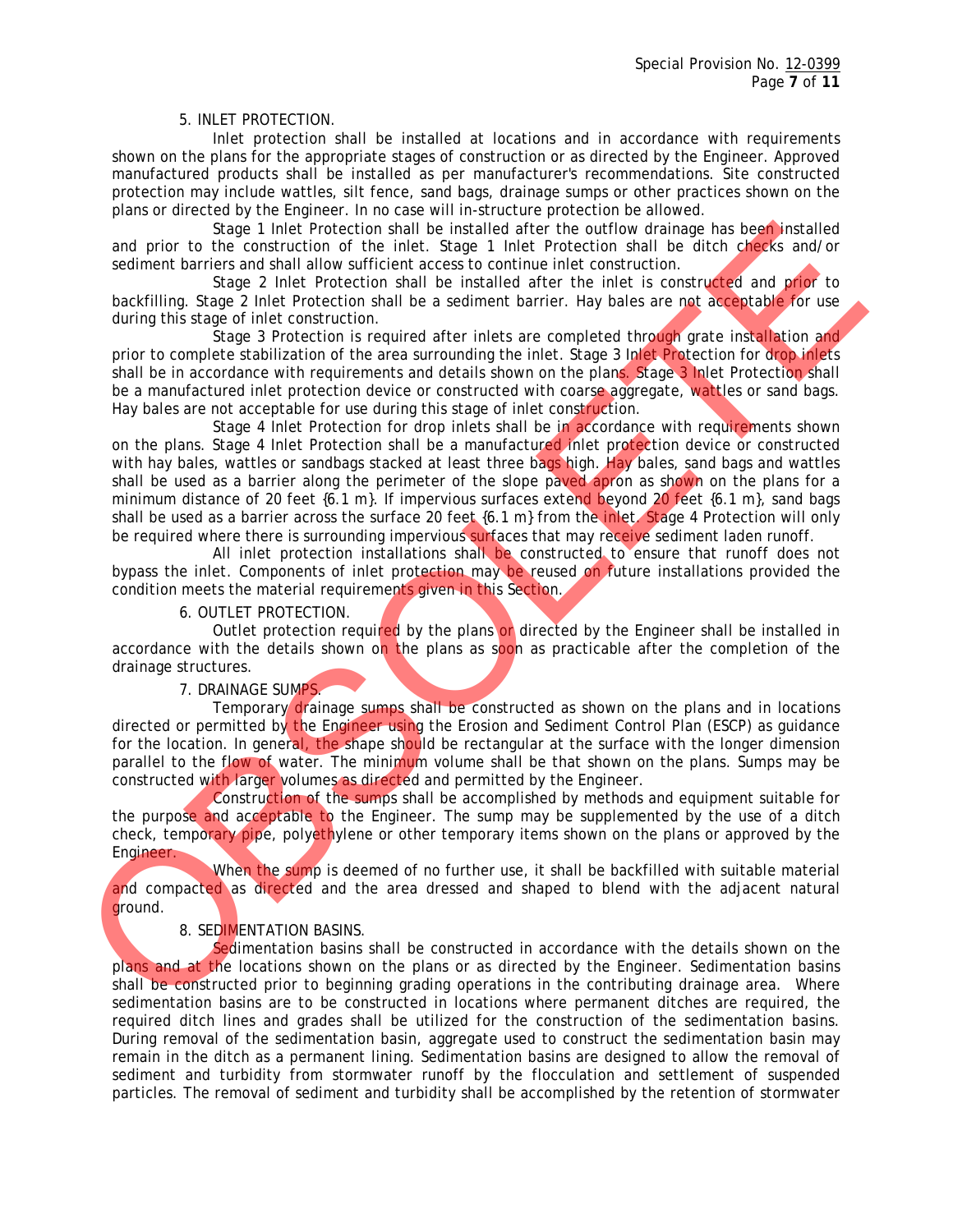runoff in the basin for a period of time before completely draining. In no case shall sediment be allowed to exceed one third of the height of the forebay or drainage sump adjacent to the inlet of the basin.

#### 9. FLOCCULANT.

 Flocculant shall be used in accordance with the Flocculant manufacturer's requirements and the requirements shown on the plans for water turbidity control. Flocculant shall be introduced to flowing stormwater prior to retention BMPs. The effectiveness of the Flocculant will be monitored by the Engineer. Additional Flocculant shall be placed as directed by the Engineer if needed for supplemental reduction of turbidity.

#### 10. FLOW BAFFLES.

Flow Baffles shall be installed in sedimentation basins or ditch applications as required by the plans to reduce the velocity of stormwater runoff. They shall be installed in accordance with the details shown on the plans.

## 11. BASIN DEWATERING DEVICES.

 Basin Dewatering Devices shall be installed in sedimentation basins in accordance with the details shown on the plans. Each device shall be capable of dewatering the full capacity of the basin over a period of 72 hours unless otherwise specified in the plans.

## 12. FLOATING BASIN BOOMS.

 Floating basin booms shall be installed only for secondary sediment containment or to prevent the migration of sediment within a water body. Floating Basin Booms shall be installed at the locations shown on the plans, the accepted SWMP or as directed by the Engineer. Installation shall be as shown on the plans and as recommended by the manufacturer. Basin Booms shall not be installed in locations where they will not be effective or in conditions where continuous maintenance is not practical.

## (c) CONTRACTOR RETAINED TURBIDIMETERS

When water sampling and testing is required per Item 107.21(d)2., the Contractor shall furnish the required quantity of Turbidimeters for use by the Engineer. The Contractor shall provide documentation of professional calibration of the device prior to delivery to the project and shall maintain annual professional calibration during the time that it is required on the project. Daily calibration shall be performed by the Engineer. The Contractor shall immediately replace any Turbidimeters that are in need of annual professional calibration or are otherwise not properly functioning, without additional compensation. The Contractor shall retain ownership of the device and will be notified once the Engineer determines that the device is no longer needed.

## (d) MAINTENANCE AND REMOVAL REQUIREMENTS.

The Contractor shall be responsible for periodic inspection, preventative maintenance and immediate repairs of all temporary soil erosion and sediment control items. The Contractor shall maintain on-site, or have readily available, sufficient erosion and sediment control devices and materials to perform maintenance, repairs, and prepare the site for impending rain events. All BMPs which capture sediment shall be cleaned by the removal and disposal of sediment when the holding capacity reaches one third full and when necessary for the BMP to remain functional. Any offsite sediment loss shall be removed as directed by the Engineer. Any offsite-tracking of sediment onto public roadways shall be removed and construction entrances shall be stabilized as needed. frown stormate prior to energy the prior of the English method in the prior of the couple of the frontier of the english method by the Francesco and the supplemental reading to the intent of the term in the supplemental re

All temporary soil erosion and sediment control BMPs shall be removed from the project when no longer needed unless shown otherwise on the plans, the SWMP, or directed or permitted by the Engineer. Removal of temporary controls shall be only after permanent controls are in place and functioning properly. The removal of all controls shall be followed by the immediate stabilization of the area as directed by the Engineer.

## **665.04 Method of Measurement.**

(a) TEMPORARY SEEDING.

 Temporary Seeding (Item 665-A) will be measured in acres {hectares} computed from surface measurements taken parallel to the treated surface. Computations will be to the nearest 0.1 of an acre {0.01 ha}.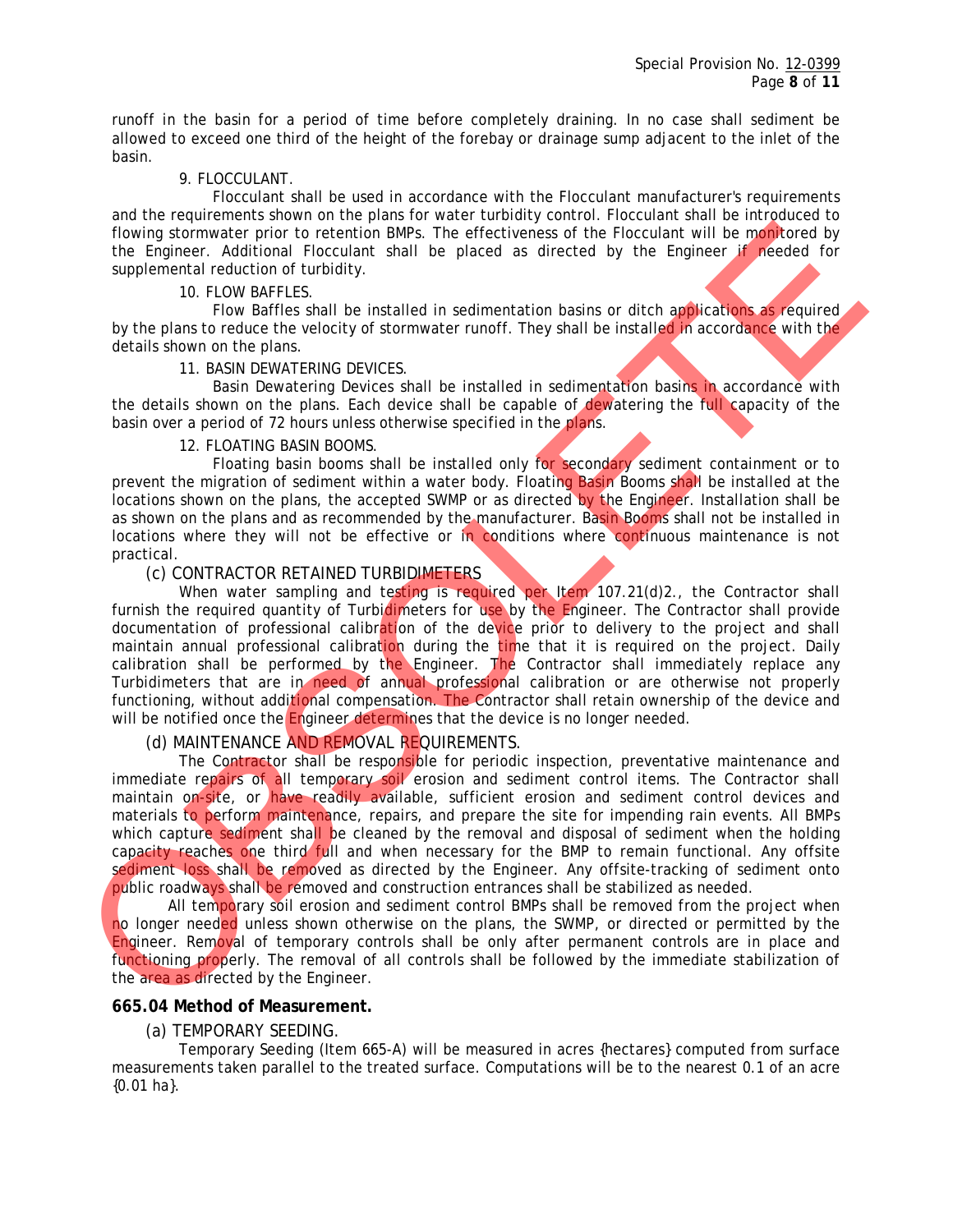#### (b) TEMPORARY MULCHING.

 Temporary Mulching (Item 665-B) will be measured in units of tons {metric tons}. Proof of material weight shall be provided to the Engineer by the Contractor upon delivery of the materials to the project site. The weight ticket shall contain all items required in Subarticle 109.01(h)2. with the exception of the name of the producer and the truck number.

## (c) TEMPORARY PIPE.

 Temporary Pipe (Item 665-C) will be measured in linear feet {meters} to the nearest foot {0.1 m} with measurements taken along the center line of the pipe.

## (d) POLYETHYLENE.

Polyethylene sheets (Item 665-E) will be measured in square yards {square meters} computed from surface measurements of the area treated. Computations will be to the nearest 0.1 square yard {0.1 square meter}.

## (e) TEMPORARY EARTH BERMS.

 Temporary Earth Berms (Item 665-T) will be measured in linear feet {meters} to the nearest foot {0.1 meter} with measurements taken along the top of the berm. Aggregate or polyethylene protection will be paid separately if directed or permitted by the Engineer. There will be no direct payment for berms not meeting requirements given in this Section or shown in the plans.

## (f) TEMPORARY COARSE AGGREGATE.

Temporary Coarse Aggregate (Item 665-N) will be measured in units of tons {metric tons}.

## (g) TEMPORARY RIPRAP.

 Temporary Riprap (Item 665-I) will be measured in units of tons {metric tons}. Geotextile installed as underlayment and choking for riprap ditch checks shall be measured separately and payment made in accordance with the requirements given in Section 610.

#### (h) HAY BALES.

Hay Bales (Item 665-F) will be measured per each bale unless used in Stage 4 Inlet Protection.

#### (i) SAND BAGS.

Sand Bags (Item 665-G) will be measured per each bag unless used in Stage 3 or 4 Inlet Protection.

(j) SILT FENCE AND SILT FENCE REMOVAL.

 Silt Fence (Item 665-J) and Silt Fence Removal (Item 665-O) will be measured along the top of the fence fabric in linear feet {meters} to the nearest foot  ${0.1 m}$ .

(k) WATTLES.

Wattles (Item 665-Q) will be measured after installation in linear feet {meters} to the nearest 0.1 foot {0.01 meter} with measurements taken along the top of the wattle installation unless used in Stage 3 or 4 Inlet Protection. Wattles installed as sediment barriers or ditch checks shall have a diameter of 20 inches {500 mm} verified by measurement of the circumference anywhere along the length of the wattle which shall be at least 56 inches {1.42 m}. Payment for stacked wattles will be made at the contract price for a single 20 inch {500 mm} diameter wattle. Wattles installed as slope interrupters shall have a diameter of 9 inches {230 mm} verified by measurement of the circumference anywhere along the length of the wattle which shall be at least  $25$  inches  $\{0.64 \text{ m}\}\$ . Field measurements will be used to verify lengths shown on shipping documentation. The lesser of the two lengths will be used for payment. Geotextile installed as underlayment for wattle ditch checks shall be measured separately and payment made in accordance with the requirements given in Section 610. (a) TEMPORATY Different and so c) will be measured in linear foot (meters) to the neargy heat that is a sole of the present and the present and the present and the present and the present and the present and the present a

# (l) SILT DIKES.

 Silt Dikes (Item 665-R) will be measured in linear feet {meters} to the nearest 0.1 foot {0.01 meter} with measurements taken along the top of the dike.

#### (m) BRUSH BARRIERS.

 Brush Barriers (Item 665-S) will be measured in linear feet {meters} to the nearest foot {0.1 meter} with measurements taken along the top of the barrier. Geotextile installed as underlayment and choking will be measured separately and payment made in accordance with the requirements given in Section 610.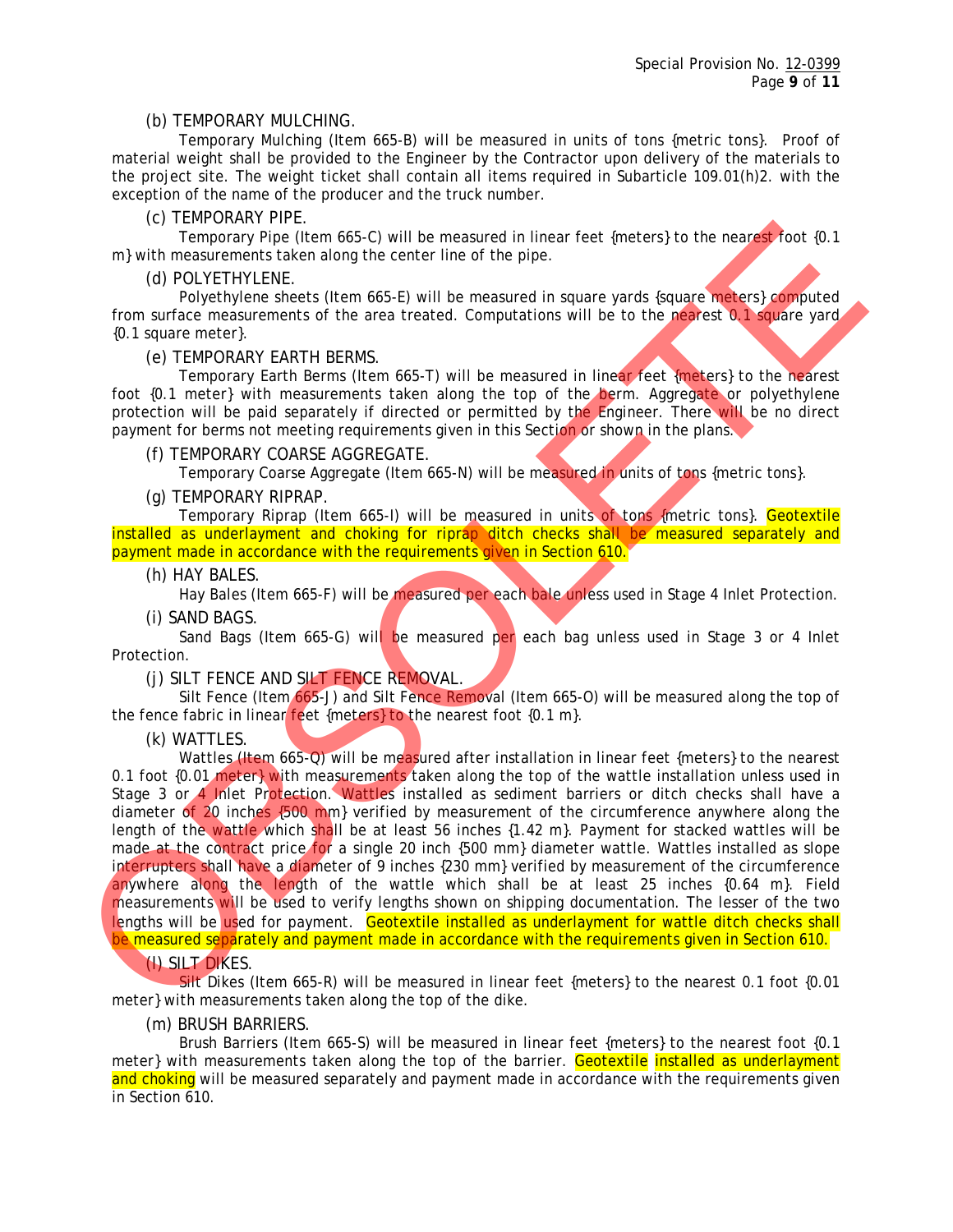## (n) INLET PROTECTION.

 Materials used to construct Stage 1 and 2 Inlet Protection will be measured for payment as appropriate for items such as silt fence, wattles, hay bales, etc. This also applies to curb inlet protection necessary beyond Stage 2.

 Stages 3 and 4 Inlet Protection (Item 665-P) for drop inlets will be measured per each stage of each inlet protected if protected in accordance with the details shown on the plans.

(o) DRAINAGE SUMP EXCAVATION.

Drainage Sump Excavation (Item 665-K) will be measured in cubic yards {cubic meters} computed from dimensions of the sump size and depth approved by the Engineer. Material removed during sump maintenance operations will be measured for payment as Drainage Sump Excavation to the nearest cubic yard {0.1 cubic meter}. No measurement will be made for material used as backfill when the sump is closed.

Removal of sediment collected by sedimentation basins, sediment retention barriers, ditch checks and inlet protection will be measured as drainage sump excavation if soil erosion is being prevented to the maximum extent practicable.

 If the proposal does not contain this item, measurement and payment will be made under the Item of Unclassified Excavation. Material removed will not be paid as muck excavation regardless of the consistency.

(p) SEDIMENTATION BASINS.

Each component and work item required for the construction of a Sedimentation Basin will be measured individually for payment. Excavation and embankment will be measured as Unclassified Excavation. Removal of captured sediment will be measured as drainage sump excavation. Typical items required to construct the sedimentation basin may include unclassified excavation, aggregates, riprap, filter fabric, polyethylene, flocculant, flow baffles, rolled erosion control products, seeding, basin dewatering device, temporary pipe, etc. (o) DRAINAGE SURFIP EXCAVATION<br>
Comparison first and the measured in cubic yards (given compared form of the sum and the material of the distribution of the sum and the material of the sum and the sum and the sum and the

(q) FLOCCULANT.

 Flocculant powder (Item 665-V) will be measured per pound. Flocculant blocks (Item 665-W) will be measured per each. Flocculant socks (Item 665-Y) will be measured per set.

(r) FLOW BAFFLES.

 Flow Baffles (Item 665-H) will be measured along the top of the baffle material in linear feet {meters} to the nearest foot {0.1 m}.

## (s) BASIN DEWATERING DEVICES.

 Basin Dewatering Devices (Item 665-X) will be measured per each. Elevated device rest, outlet pipes, valves, and end treatments serving the basin dewatering device are considered to be a part of the device and will not be measured separately for payment.

(t) TEMPORARY PIPE END TREATMENTS.

Temporary Pipe End Treatments (Item 665-D) will be measured per each.

## (u) FLOATING BASIN BOOMS.

 Floating Basin Booms (Item 665-L) will be measured in linear feet {meters} to the nearest 0.1 foot {0.01 meter} with measurements taken along the top line of the boom.

(v) CONTRACTOR RETAINED TURBIDIMETERS.

Contractor Retained Turbidimeters (Item 665-M) will be measured per each.

## **665.05 Basis of Payment.**

(a) UNIT PRICE COVERAGE.

 The payment for all temporary erosion control items, except drainage sumps, shall include the maintenance of the items until their removal. The excavation of sediment collected by drainage sumps, ditch checks, sediment barriers and other sediment control BMPs will be considered Drainage Sump Excavation as long as erosion is being controlled to the maximum extent practicable.